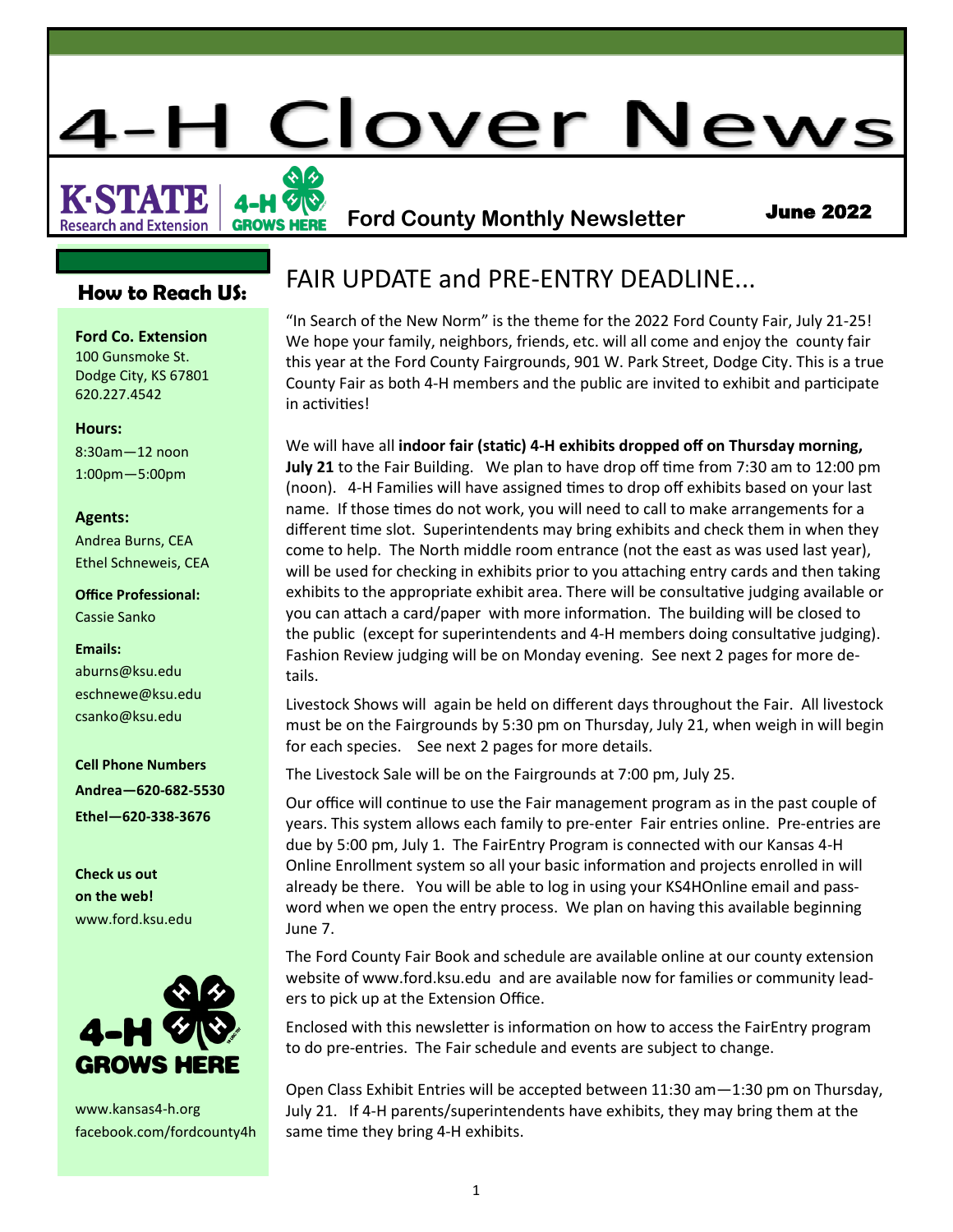## Additional Fair info

#### **INDOOR EXHIBIT DROP OFF TIMES—JULY 21**

Drop off exhibits by exhibitor's last name: If this time absolutely does not work, contact the Extension office to make other arrangements. We will print your entry cards once you check in. You will need to attach card to

```
7:30-8:30 am - E - G8:30 - 9:30 am - H - L9:30-10:30 am - M-R10:30 - 11:30 am - S-W
          11:15 am-12:00 pm - A-D
```
your exhibit and then take exhibit to the project department area in the Fair Building.

Consultative Judging will take place again this year! You will have a chance to sign up for a time to visit with the judge after Fair set up on Tuesday evening or when you bring your exhibits on Thursday.

#### **FASHION REVIEW JUDGING—July 18, 6:00 pm**

We will have Fashion Review Judging for Constructed Garments and Buymanship for Girls and Boys on **Monday evening, July 18 starting at 6:00 pm.** Everyone is asked to come in their Buymanship outfit and be ready to model. If you have entered in Construction Style Review, bring your outfit to change into after Buymanship judging is done. We will not start before the scheduled time.

| $6:00 \text{ pm}$ | Seniors -- (Girls/Boys Buymanship & Constructed Fashion Review)       |
|-------------------|-----------------------------------------------------------------------|
| $7:15$ pm         | Juniors -- (Girls/Boys Buymanship & Constructed Fashion Review)       |
| 7:45 pm           | Intermediates -- (Girls/Boys Buymanship & Constructed Fashion Review) |



#### **RABBIT AND POULTRY — July 22**

Due to concerns about Rabbit Hemorrhagic Disease (RHDV2) in neighboring states, the Fair's Rabbit Show will be a **carrier show** on **Friday, July 22 at 11:00 am.** This means you will bring your rabbits for the judging and then take them back home. They will not stay at the Fairgrounds.

All Poultry needs to be checked in and on the Fairgrounds between 7:30– 10:00 am on Thursday, July 21. **POULTRY SHOW** will be held on **Friday, July 22 at 11:30 a.m**. All Poultry will be housed in the Poultry Barn during the Fair.

**POULTRY TESTING — Poultry Blood testing will be done prior to the Fair on Tuesday, July 5 between 5-7 pm** at the Fairgrounds. They must be tested and have a negative test to be able to show at the County Fair. Open Class birds will also need to be tested at this time.

#### **HAND PET SHOW—JULY 22**

The Hand Pet Show is scheduled for **Friday afternoon, July 22 at 3 p.m**. Registration will start at 2:30 pm in the Pavilion area. Order of judging will be dogs, aquarium pets, hand pets, and cats. Be sure to bring your health papers on cats and dogs. Animals must be kept in appropriate carrier or on a leash.

#### **DOG SHOW—**

The multi-county Dog Show has been cancelled this year but our project members have the opportunity to show at the Meade County Fair Dog Show on July 15. Please contact Andrea or Ethel for more information on this show and how to enter.

#### **LIVESTOCK ENTRIES**

Livestock Exhibitors will need to put in their YQCA number when doing their pre-entries this year.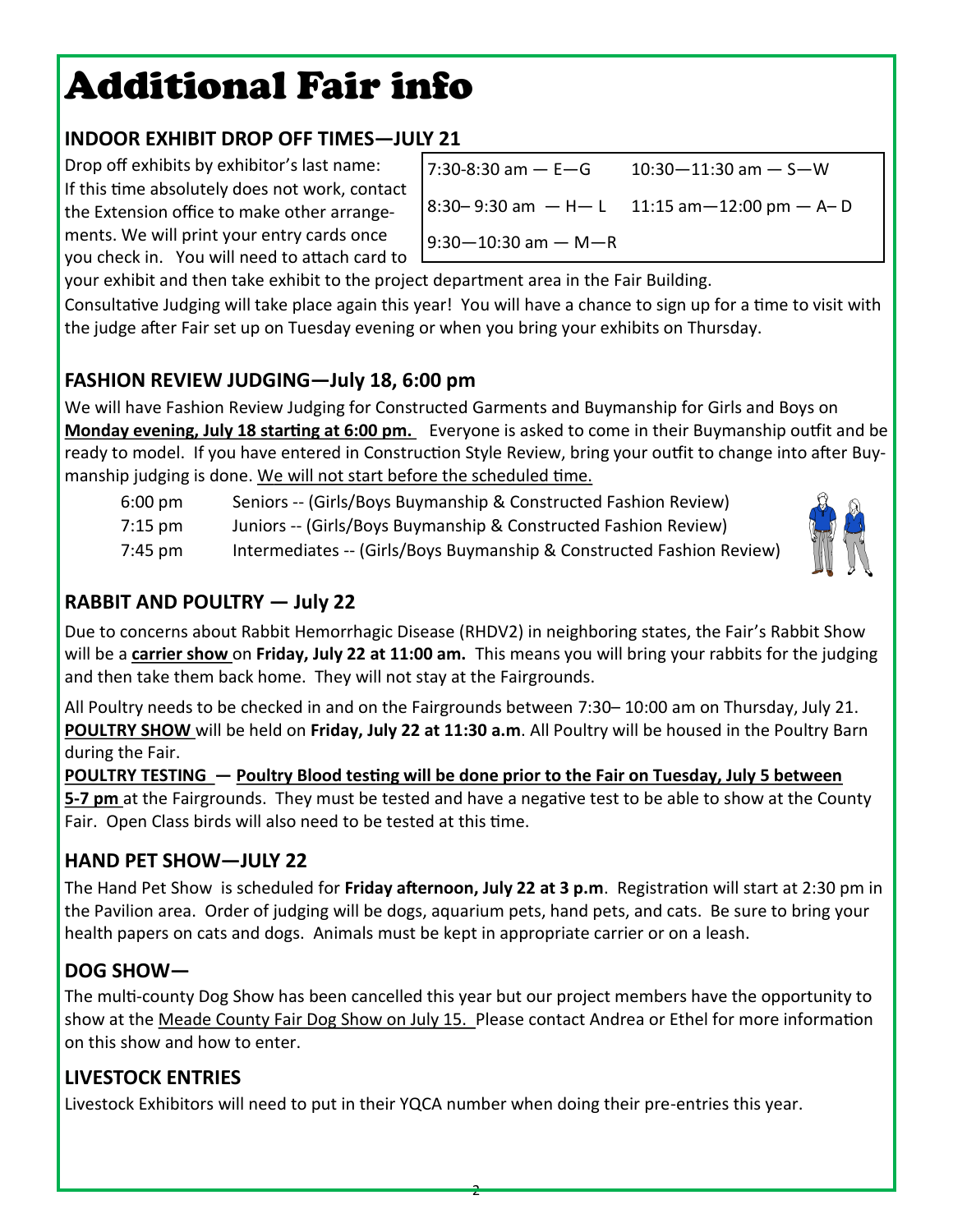#### **FAIR SUPERINTENDENTS**

We are still needing superintendents for assistance with inside exhibit judging on Thursday, July 21.

What is a SUPERINTENDENT? A Superintendent is someone who assists judges during entry day. They also assist in creating the display for the project area. We prefer youth to be 12 years of age or older to be a superintendent. These are great leadership activities for your record book!

What if I'm new and do not know what I'm doing? No problem! Jumping in and volunteering as a superintendent is a GREAT way to learn about 4-H and that project area! Questions are always welcomed!

If you did not sign-up and would still like to help out, please give us a call at the office.

#### **FAIR T-SHIRTS FROM VICTORY ELECTRIC**



Victory Electric is again sponsoring t-shirts for all 4-H members exhibiting at the County Fair. These will be handed out after Fair set up or when exhibits are entered on Thursday, July 21. PLEASE make sure your t-shirt size has been updated in 4-H Online if your size has changed from when you enrolled. This is the t-shirt size we will use to order for everyone. Corrections need to be completed by Friday, June 3!! We will place our shirt order soon after that.

#### **FAIR SPECIAL CONTESTS**

Ford County 4-H'ers are eligible to enter the Fair Special Contests, which are Barn Quilts, Recycled Pallet, and Photo contests (Photo Theme is "Earth, Wind and Fire") during the Ford County Fair. You do not need to be enrolled in the Arts & Crafts or Photography projects to enter Special Contests. Bring your entries when you bring your 4-H Exhibits on Thursday, July 21.

#### **4-H KING & QUEEN CONTEST**

It's time to nominate your club's King & Queen contestants for this year's contest! Contestants will need to decorate a coffee can to display at the Fair. The King and Queen candidate who earns the most money will be crowned King and Queen at the Premium Sale the last day of the fair. ALL contestants are encouraged to ride on the 4-H Float at the Dodge City Days Parade on July 30. This is a fundraiser for the 4-H Exchange Group.

#### **HELP NEEDED FOR FAIR SET-UP AND CLEAN-UP**

How many volunteers does it take to run a successful county fair? The answer is: We need everyone's help! Check with other club members and make sure your club is represented. Parents and 4-H members are needed to help Fair Board members with set up and clean up on Tuesday evening, July 19 at 5:30 pm and Wednesday evening, July 27 at 5:30 pm. Please bring rakes, brooms, hoses, buckets, rags, etc. to help clean out the barns, clean displays, racks, and other things in the fair building. It won't take long if everyone comes to help. Pizza will be provided for all who help!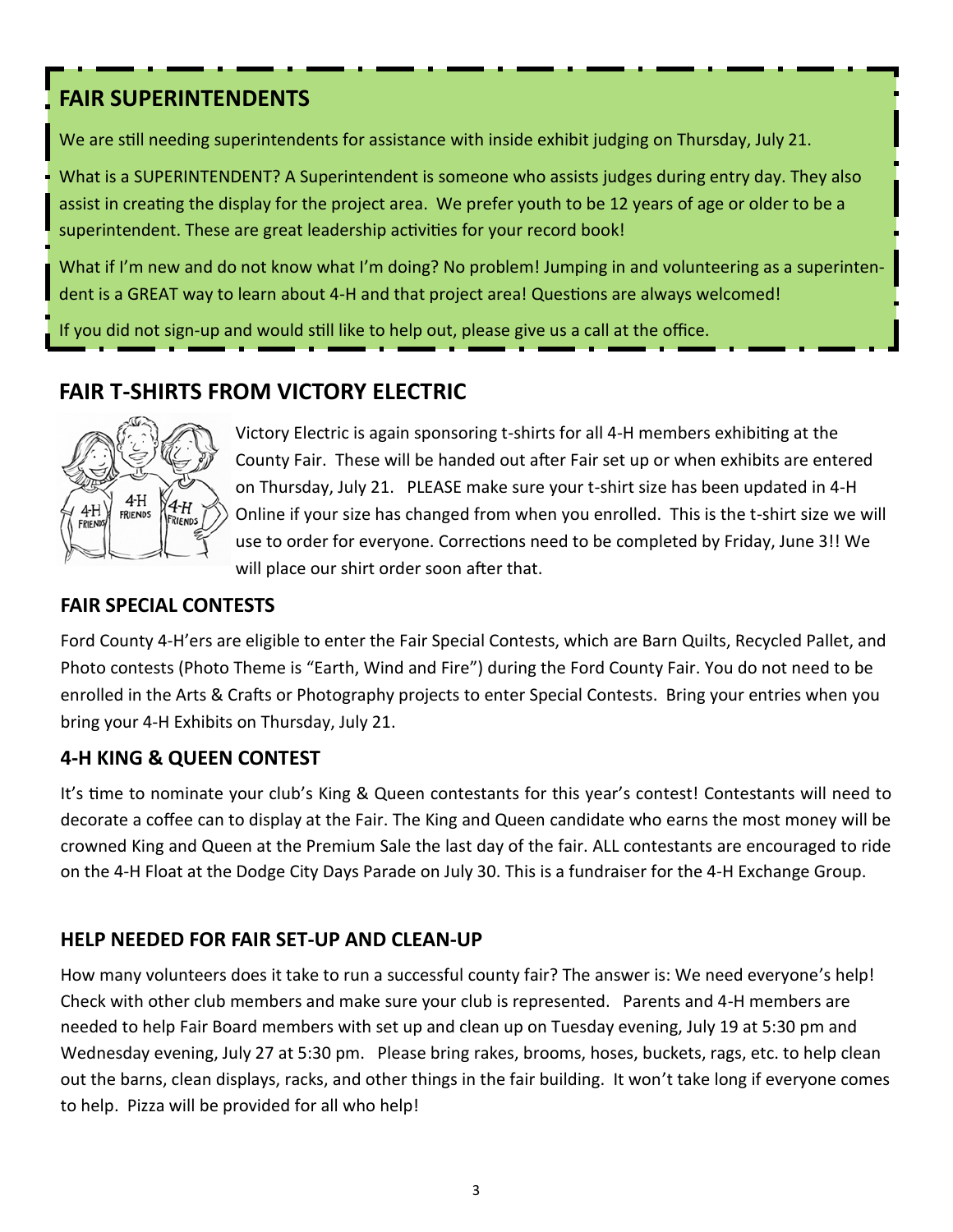<span id="page-3-0"></span>

#### **FairEntry – the Online Fair Management System**

We are excited to use the FairEntry online fair management system again for the 2022 Ford County Fair. Beginning June 7 you can log on to http://fordcounty-[ks.fairentry.com/](#page-3-0) from your computer or any mobile

device (including smartphones) to submit your entries to the fair. The online entry system will streamline the entry process so, check-ins, show programs and results can be processed and posted quickly and efficiently at the fair. Online entries will be required for all exhibitors. The deadline for online entries is July 1. This deadline will be strictly enforced since the system will close entries at 5:00 p.m. CT on this date. Late entries will not be allowed. We have attached instructions for the entry process on the next page. If you do not have internet access or need assistance with the entry process, or have any questions please contact our office. Any of us can help you.

Pre-enter using Fair Entry like last year at [http://fordcounty](http://fordcounty-ks.fairentry.com/)-ks.fairentry.com/

Classes that are judged by age group when you pre-enter will need you to enter using the following letter depending on exhibitor's age *a – for ages 7-9 year olds; b – for ages 10-13 year olds; c – for ages 14 and older* 

If you have any questions about the process, feel free to stop in or give us a call during regular business hours for assistance. We look forward streamlining these processes to make your fair experience the best yet!



### Tips for Exhibitors making Online Entries:

- Recommended browsers: Google Chrome or Mozilla Firefox. Older versions of Internet Explorer may cause unexpected results.
- Register all entries for each exhibitor in the family before proceeding to the Payment section.
- Be sure to click the "Submit" button when you have completed your entries. Entries are not final until they have been submitted.
- Check your email inbox for a confirmation email with a list of your entries and any related fees.
- You will receive a second email when your entries have been approved by your fair.

#### **WHAT IS A FAIR PRE-ENTRY ANYWAYS?**

ALL projects or animals that you exhibit at the Ford County Fair need to be pre-entered! This allows for the Extension Office to plan accordingly with the number of pens we need for livestock, to how big of space we need for inside exhibits, to the number of judges we need for a project, and some awards. If you think you MIGHT take a project to the fair, PRE-ENTER it!

#### **WHAT IF I HAVE MORE QUESTIONS?**

Email one of us or call the office and we will try and help you over the phone — 620-227-4542! Or come in and visit with us. We are here to help.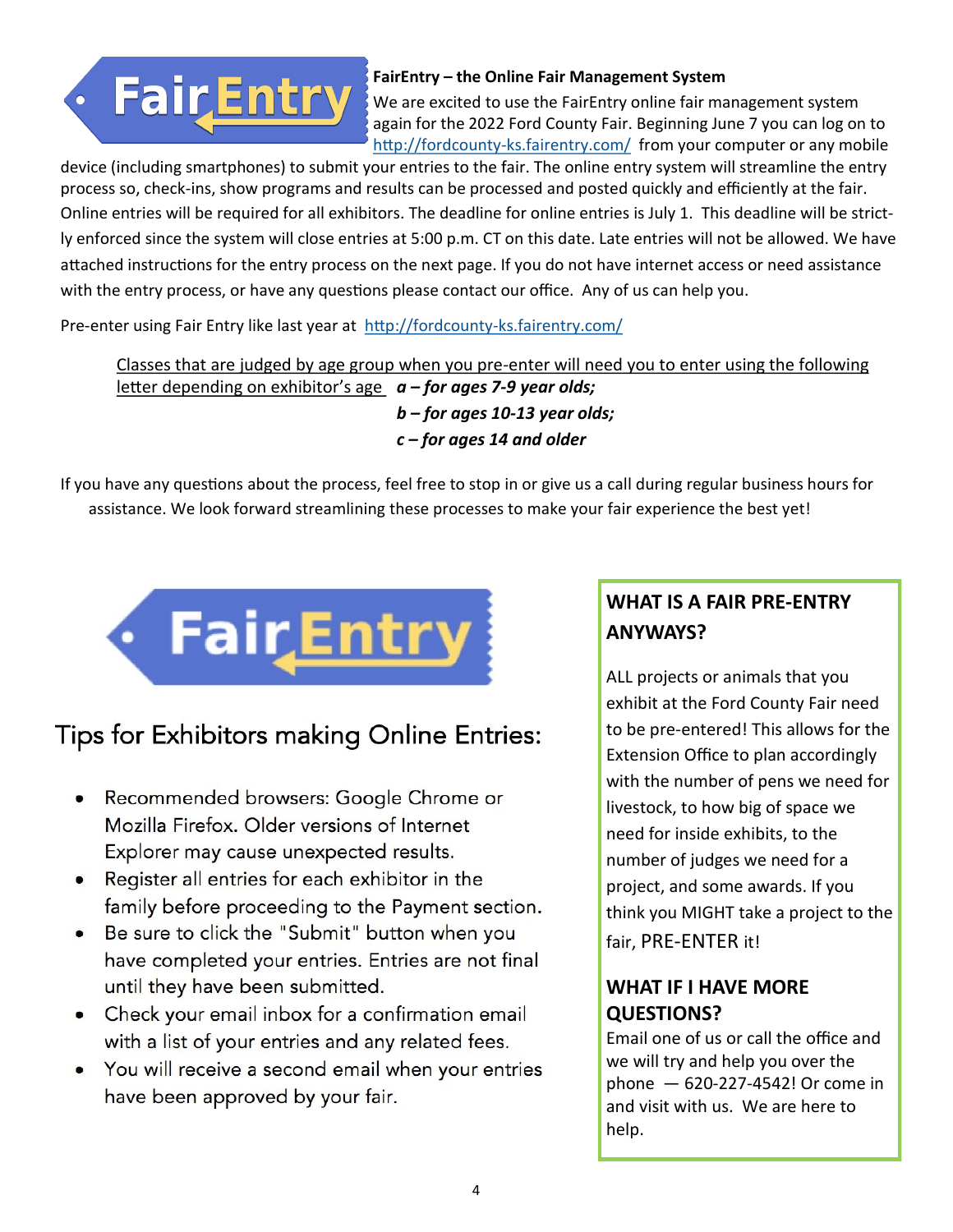## ::4-H Shout Outs::

- All 4-H members who sold Duck leases for a county wide fund raising for 4-H Council and your club.
- To Cole Bertleson, Candace Fry and Alexa Gerdes for participating in the Ford County 4-H Foundation's Denver Awards Trip (was awarded in 2020). And Janell Robertson for attending as Foundation's representative.
- To Michaela Mink, Erika and Linda Fry for helping with our Extension promotion during Beeson Elementary School's Day of the Young Child activity.

#### **KANSAS 4-H WHEAT EXPO**

Ħ П

> Join us for the 2022 Kansas 4-H Wheat Expo on Thursday, August 4th at the Stafford County Annex Building, 210 E. 3rd, St. John, Ks 67576. The wheat expo will be a fun, educational and hands-on program for all Kansas 4-H members, siblings, parents, grandparents, and KSRE Extension staff. You do not have to be enrolled in crops/plant science projects to participate. 4-H members enrolled in Food and Nutrition, Photography and Field Crops are encouraged to participate. The Kansas 4-H State Wheat Expo is a wheat fun day showcasing all things wheat. Lunch and refreshments are sponsored, and tours will be available. Tours: Everyone will participate in the same tour with the group splitting into two equal groups, with each group then flipping to the other tour after about one hour. Stafford County Flour Mill, 108 S. Church St., Hudson, KS 67545; 620-458-4121. See where they make the famous Hudson Cream flour and mixes marketed all over the USA; https://www.hudsoncream.com/. Osborne Fruits &Vegetable, 309 East 4th Ave., St. John, KS 67576, 620-5467-3932; with Mike Osborne and Jill Stimatze. Osborne Fruit & Vegetable is a small town, family-owned business that has a wide range of fruits and vegetables to offer from our beautiful, big garden. "From our field to your table!"Spare Farms, 171 SE 20th Ave., St. John, KS 67576, 620-549-3330 is a family-owned business that grows high quality vegetables that are sold at farmers markets in local cities. Contests: There will be eight contests open to youth members with cash prizes and ribbons awarded. Classes include: (1) 1 lb. bin run for crops members; or (2) 1 lb. bin run for "adopt a producer"; (All wheat samples must be postmarked to KSU by July 20 so testing can be completed). Youth may bring

multiple exhibits in Divisions 3-9. A maximum of two placings per individual in each division, 1-8 will be awarded. (3) 1 quart jar sample of cleaned wheat; (4) three standard yeast rolls; (5) three standard sized cookies; (6) three standard muffins; (7) wheat photography contest; (8) wheat educational posters and (9) Cloverbuds, (5-6-year-olds) with participation ribbons.

Registration: 2022 Kansas 4-H Wheat Expo Registration Fee: \$6.00 to cover the CVent registration fee Registration Deadline: July 15, 2022, 11:59 p.m.

QUACK ATTACK FUNDRAISER—

All Clubs were given Duck Lease books to sell. Thanks for selling your tickets and returning them to the office. These duck leases are for the Q97 Z98 Quack Attack Duck Races. Races will be held this Saturday, June 4 in downtown Dodge City. Races start at 1:30 p.m. Thanks to Kendall Burns, Braeden and Quinlan Simon and Dodge City Cuauhtli's members for volunteering to help sell tickets at the Main Street event that morning. If you know of anyone wanting to purchase duck leases, have them call the Extension Office or come down on Saturday morning and buy from our booth/table.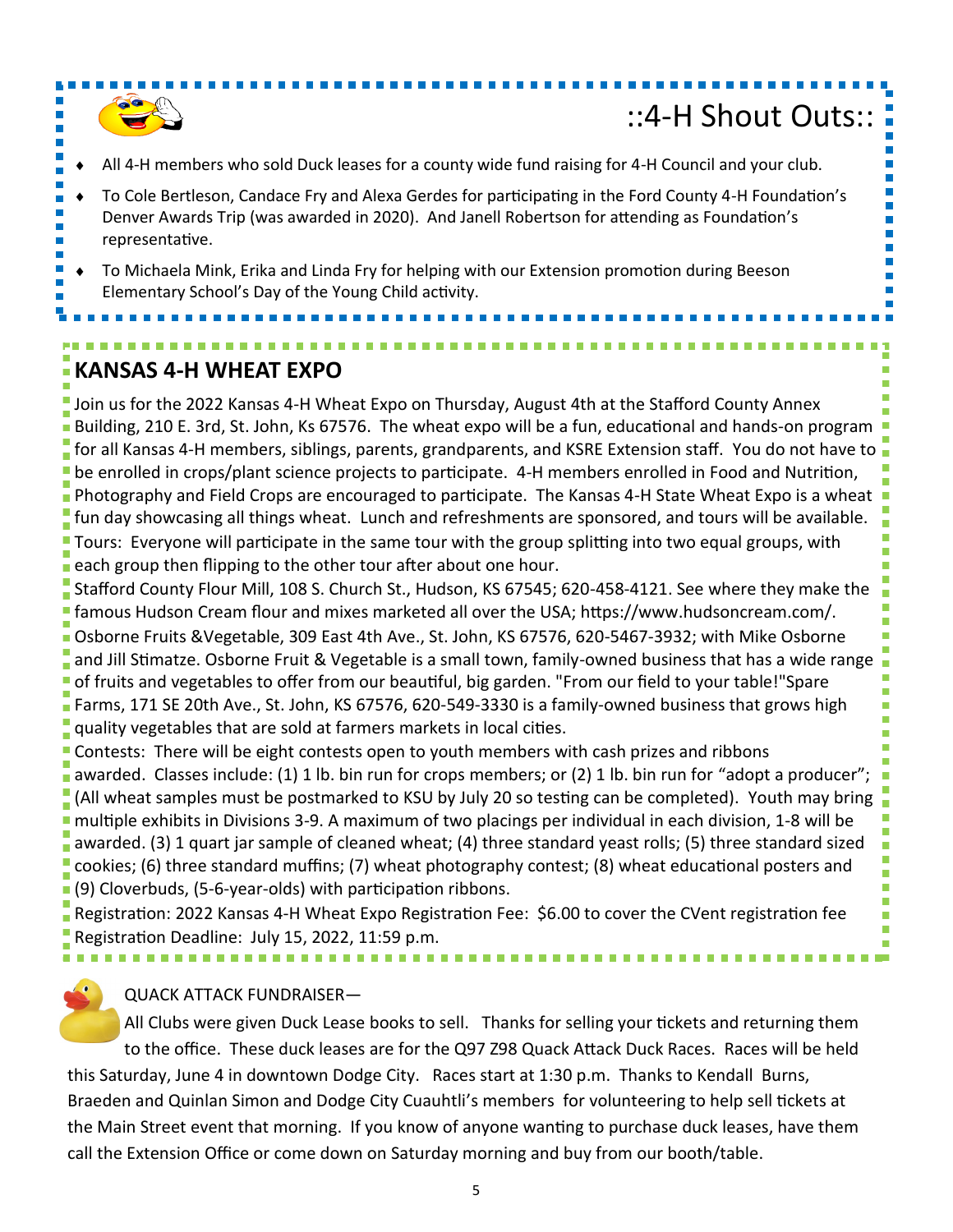#### <span id="page-5-0"></span>**4-H Ambassador/Exchange**

4-H Exchange will meet on Monday, June 27 at 7 p.m. at the Ford County Fair Building.

#### **4-H COUNCIL & LEADERS MEETING**

The next meetings will be held on Tuesday, July 5, Community Club Leaders will meet at 6:30 pm followed by 4-H Council at 7:00 pm. If you are unable to attend, please find a replacement.

#### Project News

#### **HORSE NEWS**

Casey Pemberton, county-wide leader, she will be holding a riding practice at the Fairgrounds arena on June 15 starting promptly at 6:00 pm with showmanship. She will be there and have the gates open 20 minutes before 6 pm so everyone can get parked and unloaded. She hopes to see you there.

#### **DISTRICT HORSE SHOW —** June 23, 2022

Where: Western State Bank Expo Center, Dodge City, Entry deadline: June 10.

Information was sent out to all in the Horse Project who are eligible. Remember, 4-H members may participate in their county/district designated District Horse Show plus one additional District Horse Show of their choosing. Before entering the Kansas State Fair, 4-H members must indicate through which District Horse Show. There will be no picking of classes from each district, only results from one of the districts attended will be used. Contact the office for other District Horse Show dates.

#### **STATE LIVESTOCK NOMINATIONS**

The nomination deadline for commercial heifers, swine, sheep, and meat goats is June 15th (DNA for sheep, goats and swine) for KSF and KJLS. July 15 is the entry deadline for the Kansas State Fair for Beef, Sheep, Goats and Swine.

#### **YOUTH FOR THE QUALITY CARE OF ANIMALS (YQCA)**

Past newsletters have had a flier concerning how to obtain your YQCA certification. Andrea will have an in-person session on Thursday, June 23, 5:30 pm at the Fair Building. You will need to do the training online if you do not attend and you are selling livestock at the County Fair.

Register at [https://yqcaprogram.org/](#page-5-0) for the in-person class. You use the same link to take the online certification. You must register regardless of the class you choose. Coupons are available for the online class. Questions, call Andrea at the Extension office.

#### **PROJECT RESOURCES AVAILABLE**

The Extension Office has National 4-H Curriculum Project Guide Books for all 30 project areas! These books l are jammed packed with activities! These are great resources if you are new to aproject. We also have several learning lab kits for livestock projects. If you would like to check any of them out, please stop by the office!

K-State also has project materials available at the following website: [https://www.kansas4](#page-5-0)-h.org/projects/. There is information pertaining to all projects and will have ideas for learning experiences within each project. I

П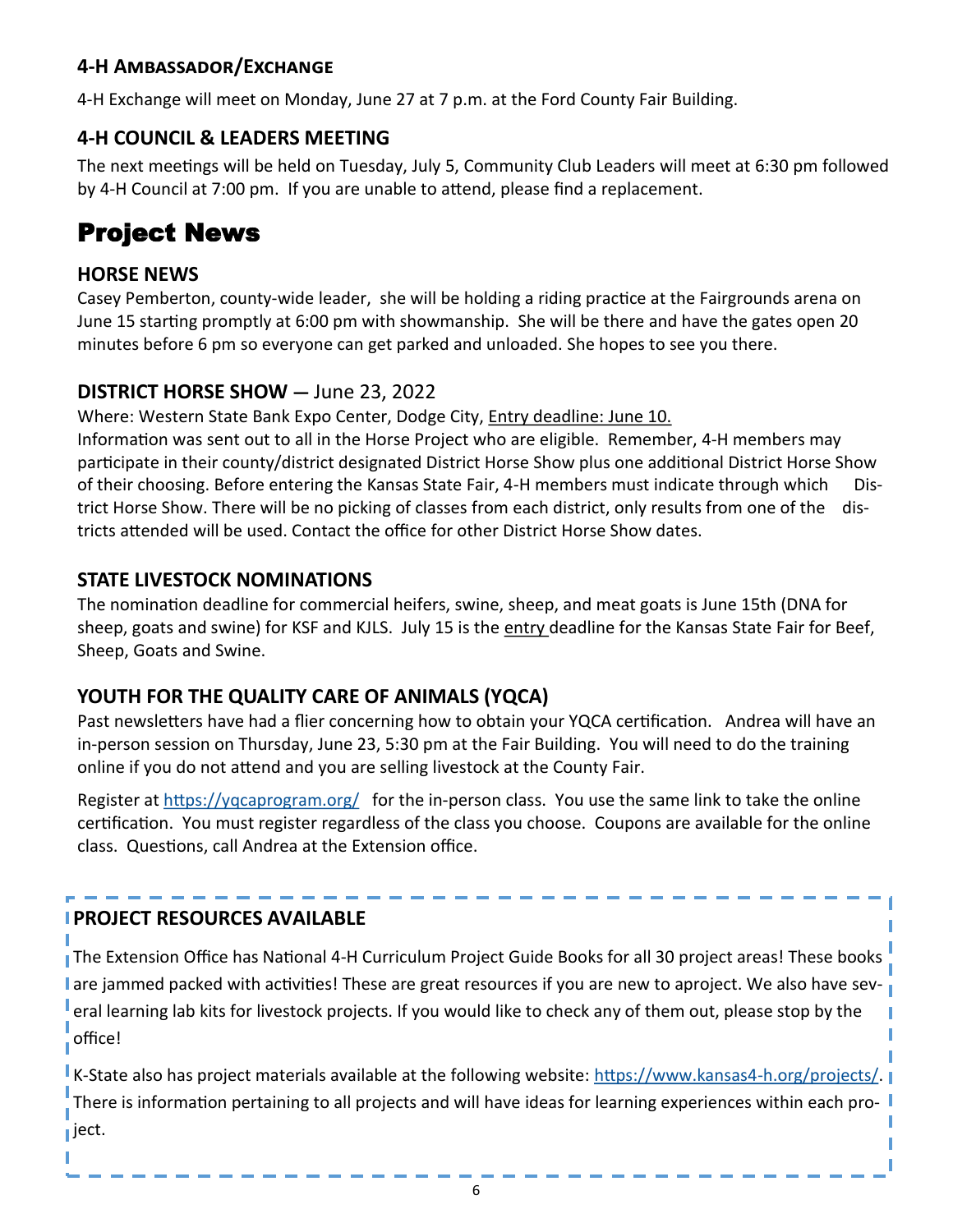#### **Photography Project Meetings**

Countywide leader, Kylene Scott, has a project meeting/picture taking exercise session scheduled for Thursday, June 16 at the Ford County Fair Building, 5:30 pm. Bring your camera and plan to take some pictures. Kylene will discuss cameras and equipment and then everyone will go outside and shoot for a little bit before reviewing some of what was

taken. We will have Photo Matte boards there for you to purchase too. Each matte board is \$1.50. Photography Matte Board is also available at the Extension Office during office hours.

#### **County Fair PSA's**

We are working on setting up some recording times for Fair promotion advertising with our radio stations. If you are interested in recording a 30-second ad for the county fair, please contact Ethel by calling or by email. We will write the promotion piece and you will just need to read it. These will be played around our fair dates. We don't have times or dates yet, but will contact anyone who expresses an interest in doing these promotions.



Several of our Camps are made affordable by financial assistance from the **Ford County 4-H Foundation** and **Ford County 4-H Council.** Take a few minutes out of your day to thank them.

Also consider applying for the **Ford/Gray County Scroggins Scholarship.** This is a one time, per year, scholarship available for members to attend a State level camp or certain state events. Check with the office for more details on this scholarship.

#### **48 Hours of 4-H 2022**

We hope every Extension Unit will join us this fall in seeing just how much we can give back to our communities! The weekend after National 4-H Week, is the perfect opportunity to setup a service project. Invite your friends, clubs, adult volunteers and 4- H Alums too!

When: October 8-9, 2022

Who: 4-H Members, 4-H Clubs, Friends, Adult Volunteers, Parents, 4- H Alumni

It's time to make plans for your club to participate. [www.Kansas4H.org/484H](http://www.Kansas4H.org/484H)